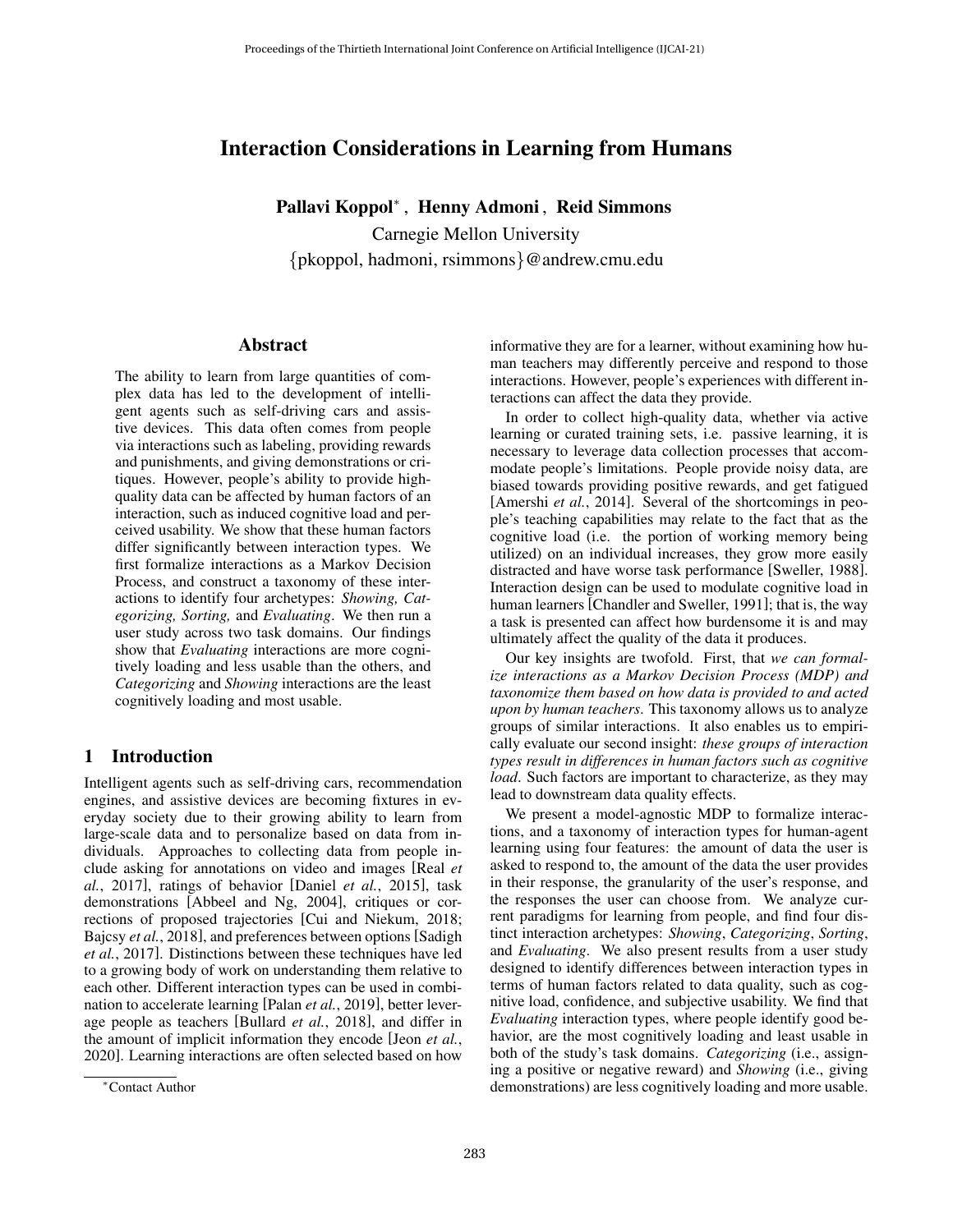<span id="page-1-1"></span>

Figure 1: We identify and evaluate four interaction archetypes for sequential decision making (SDM, top) and Classification (bottom) tasks.

# 2 Related Work

Quality control research for data collection investigates how users, often crowd workers, can provide good data via incentives and task design [\[Lease, 2011;](#page-8-5) Kittur *et al.*[, 2013\]](#page-8-6). Our research differs in that we study how human factors, such as cognitive load and usability, differ between various interaction types. The correlations between cognitive load, usability, and task performance (e.g. providing good data) have been observed and studied throughout cognitive psychology [\[Sweller, 1988\]](#page-8-4), human-computer [\[Longo, 2018\]](#page-8-7) and humanrobot interaction [\[Prewett](#page-8-8) *et al.*, 2010].

Researchers categorized the questions people ask while learning into three interaction types: labels, demonstrations, and feature queries [\[Cakmak and Thomaz, 2012\]](#page-7-7). Additional research into developing learning agents that emulate the rich learning interactions people use has involved combining multiple interaction types [\[Bullard](#page-7-4) *et al.*, 2018] to better leverage human teachers, leveraging trade-offs between interactions [Palan *et al.*[, 2019\]](#page-8-2), and exploring explicit and implicit information transfer [Jeon *et al.*[, 2020\]](#page-8-3).

Our research extends this body of work by providing a general taxonomy of interaction types as well as a principled framework for representing model-agnostic interactions. Based on our taxonomy (justified in Section [3\)](#page-1-0), we discuss four categories of interactions.

Showing. Inverse reinforcement learning (IRL) is a learning from demonstration technique for recovering a reward function from which to train a policy [Ng *et al.*[, 2000;](#page-8-9) [Abbeel and Ng, 2004\]](#page-7-1). Behavioral cloning learns a policy directly [\[Bain and Sammut, 1995;](#page-7-8) [Schaal, 1999\]](#page-8-10). While demonstrations can be highly informative, people are limited in the number of examples they can provide and by their expertise.

Categorizing. This type of learning is commonly used for classification and regression. For example, computer vision leverages popular large-scale labeled datasets [\[Deng](#page-7-9) *et al.*, [2009;](#page-7-9) [Everingham](#page-7-10) *et al.*, 2010; Lin *et al.*[, 2014\]](#page-8-11). Labels also include the assignment of rewards to actions, as in bandit problems and reinforcement learning with human feedback [\[Kober](#page-8-12) *et al.*, 2013; Daniel *et al.*[, 2015\]](#page-7-0). The informativeness of labels is limited by the size of the label set, and people are

known to give both overly positive rewards [\[Amershi](#page-7-5) *et al.*, [2014\]](#page-7-5) and shifting ratings [\[O'Connor and Cheema, 2018\]](#page-8-13).

Sorting. Preference elicitation is an active area of research, especially in recommendation engines [Fürnkranz] and Hüllermeier, 2011]. Comparison and ranking-based approaches for learning reward functions are increasingly common [\[Sadigh](#page-8-1) *et al.*, 2017; Bıyık *et al.*[, 2020;](#page-7-11) [Wirth](#page-8-15) *et al.*, [2017\]](#page-8-15). These interactions are precise, and thought to be low user effort. The technique is good at fine-tuning, but the information that can be gained from each query is limited.

Evaluating. Corrections are feedback on a proposed set of actions either during or after task execution. These can be physical or simulated [\[Bajcsy](#page-7-3) *et al.*, 2018; Jain *et al.*[, 2015\]](#page-8-16). Users can also mark good or bad regions of a trajectory via critiques [\[Cui and Niekum, 2018\]](#page-7-2). Credit-assignment interactions, such as the one posed in [Jeon *et al.*[, 2020\]](#page-8-3), can be construed as a form of critique where the user is limited to identifying only one good region. Off-switch games can be considered as another special case of critiques where trajectories are segmented into a singular allowed section preceding a singular disallowed section [\[Hadfield-Menell](#page-8-17) *et al.*, 2016].

## <span id="page-1-0"></span>3 Taxonomy of Interaction Types

Many interaction types share fundamental similarities in how people interface with them. By taxonomizing the space of interaction types along those lines, we can more tractably compare clusters of interactions. We construct a novel taxonomy that characterizes interaction types along four dimensions: the action batch size of the learner's queries, the action batch size of the user's responses, the number of intervention opportunities available to the user per query, and the number of response choices available for a user to select from per query. We identify four interaction archetypes, termed: *Showing, Categorizing, Sorting, and Evaluating*.

#### 3.1 Representing Model-Agnostic Interactions

In order to represent interactions, we must first introduce some terminology. Let a *query* q refer to data that the user is prompted to respond to. An *annotation* is the feedback that the user gives in response to a query. An *interaction type* is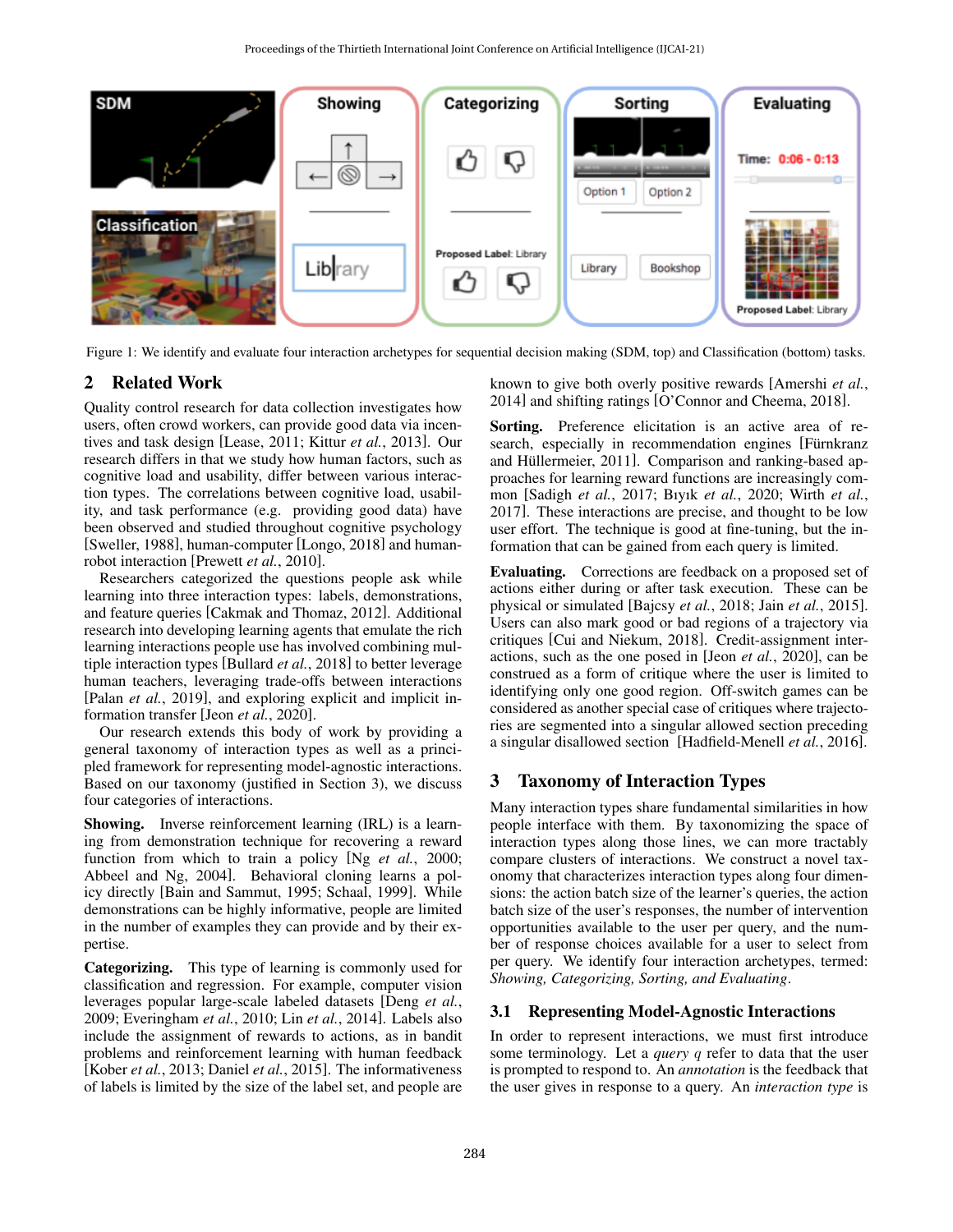| <b>Interactions</b>              | <b>Query Size</b> | <b>Response Size</b> | <b>Intervention Options</b> | <b>Response Choice</b><br><b>Space</b> | <b>References</b>                                                                                                                                                      |
|----------------------------------|-------------------|----------------------|-----------------------------|----------------------------------------|------------------------------------------------------------------------------------------------------------------------------------------------------------------------|
| <b>Showing</b><br>Demonstrations | $\theta$          | T                    | $\boldsymbol{0}$            | $ A_L ^T$                              | 2000:<br>[Ng]<br>et<br>al.,<br>Abbeel and Ng,<br>2004:<br>Ramachandran<br>and<br>2007;<br>Amir,<br>Ziebart et al.,<br>2008:<br>Bain and Sammut, 1995;<br>Schaal, 1999] |
| Categorizing                     |                   |                      |                             |                                        |                                                                                                                                                                        |
| Labels                           | T                 | $\mathbf{1}$         | $\overline{0}$              | $ A_U $                                | [Deng et al., 2009; Ever-<br>ingham et al., 2010; Lin et<br>al., 2014]                                                                                                 |
| Reward & Punishment              | T                 | 1                    | $\boldsymbol{0}$            | $\vert \{-1,+1\} \vert$                | [Kober <i>et al.</i> , 2013;<br>Daniel et al., 2015]                                                                                                                   |
| Sorting<br>Rankings              | $T \cdot N$       | N                    | $\theta$                    | N!                                     | <b>Fürnkranz</b><br>and<br>Hüllermeier,<br>2011;<br>2017;<br>Wirth et al.,<br>Biyik et al., 2020]                                                                      |
| Preferences<br>Evaluating        | $T \cdot 2$       | $\overline{2}$       | $\theta$                    | 2!                                     | [Sadigh et al., 2017]                                                                                                                                                  |
| Corrections                      | T                 | $0\leq i\leq T$      | $2^T$                       | $ A_U ^i$                              | [Bajcsy et al., 2018; Jain<br><i>et al.</i> , 2015]                                                                                                                    |
| Critiques                        | T                 | $0\leq i\leq T$      | $2^{\scriptscriptstyle T}$  | $2^{\scriptscriptstyle T}$             | [Cui and Niekum, 2018;<br>2020:<br>al.<br>Jeon<br>et<br>Hadfield-Menell<br><sup>et</sup><br>al., 2016                                                                  |

Table 1: We divide interactions into four clusters. T is the finite time horizon of a presented trajectory (1 in one-shot instances),  $N$  is the number of trajectories of length T in a query or response,  $A_U$  is the set of user actions,  $A_L$  is the set of learner actions, and i is a subset of T.

the format of a query (i.e., "Showing", "Categorizing", "Sorting", or "Evaluating"). An *interaction instance* is a specific query, e.g. "Should the label be 'library' or 'bookshop'?" Finally, an *interaction session* is a series of interaction instances of a particular interaction type, and associated annotations.

We choose to model interaction sessions as Markov Decision Processes (MDPs) for several reasons. MDPs provide a sequential decision-making paradigm that captures how, in active and passive learning, people provide a series of annotations over the course of an interaction session. Furthermore, with this paradigm, we can treat human teachers as agents making decisions over their own action and state spaces, rather than as oracles in possession of data that is always equally accessible. This allows us to account for imperfect decision-making due to human factors (i.e. cognitive load, usability). Finally, this enables us to analyze interaction types separately from any underlying learning models. The interaction type is a means to obtain data, and the learning model (e.g. Gaussian process, neural network, Q-learning) consumes that data. This distinction enables us to discuss interaction types in terms of the user's actions and the learner's actions, to analyze both passive and active data collection, and to assess interactions regardless of learning objectives.

We subsequently define this MDP in further detail. First, we define a user  $U$  as an agent interacting with a learner  $L$ via queries. The interactions between  $U$  and  $L$  can be situated in passive or active learning contexts. Let  $A_L$  define the set of actions available to the learner L and  $a_t \in A_L$  the action taken at time  $t$ . For example, in an autonomous driving task,  $A_L$  consists of available steering controls. Let  $s_t \in S_L$ denote the state at time  $t$  (e.g. the position of the car). A trajectory is a series of state-action pairs,  $\xi = (s_t, a_t)_{t=0}^T$ , where  $T$  is some finite task horizon. This notation holds for oneshot tasks such as accepting or rejecting an image annotation:  $s_0$  is the image, and  $a_0$  is the suggested annotation.

Now, we describe an interaction session  $I$  as an MDP  $:= (S_U, A_U, \mathcal{T}, \mathcal{R})$ . Let  $A_U$  define the set of actions available to the user, e.g. the feedback a user can give in a particular interaction type. For example, in a reward-punishment interaction,  $A_U = \{-1, +1\}$ . Note that  $A_U$  and  $A_L$  need not be distinct: for demonstrations, the user may have the same action space as the learner. This is sufficient notation for discussing the curation of training sets for passive learning. For active learning, we define the state  $\sigma_i \in S_U$  as the parameterization of  $L$  at the *i*th query, as made visible to the user via means such as model weights. This is distinct from the state of the underlying learner's environment  $s_t$ , as discussed previously. The transition  $\mathcal T$  is a property of L (e.g., gradient descent if the model is a neural network), and can be opaque to the user. The reward  $\mathcal{R} : S_U \mapsto \mathbb{R}$  minimizes the difference between the desired and true output of L.

#### 3.2 Features of the Taxonomy

Query Size (Actions). The batch size of a query is determined by the number of actions  $a \in A_L$  it contains, and is given by  $N \cdot T$ . A query q consists of one or more trajecto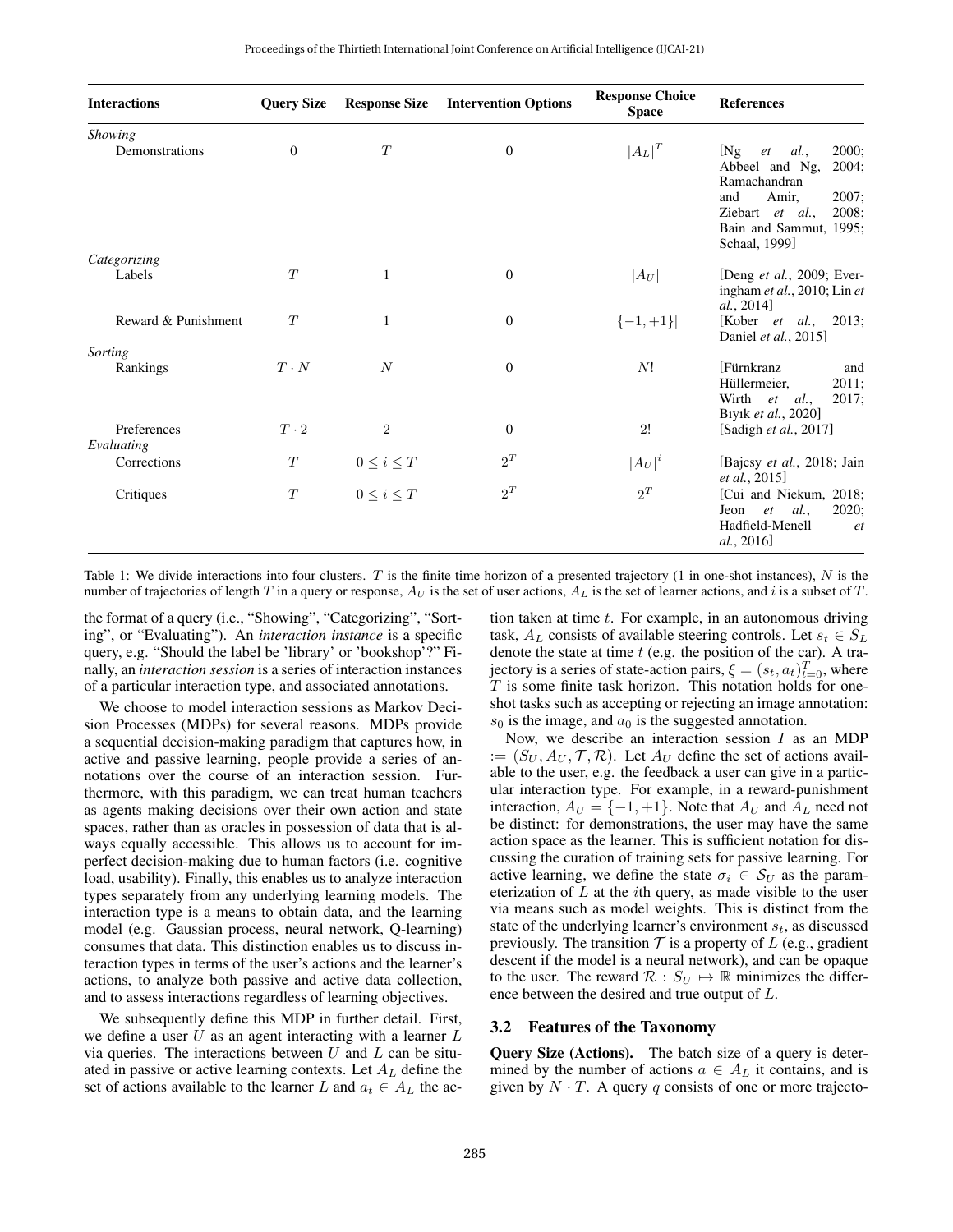ries  $\xi$  with finite time horizon T such that  $q = \{\xi_0, ..., \xi_{N-1}\},$ where  $N$  is the number of options presented to the user. In the reward-punishment interaction we have been referring to, the query presented to the user is a single  $(N = 1)$  example of a trajectory:  $q = \{\xi_0\}$ . If we were to instead use a preference interaction, the user would select one of two trajectories presented to them, such that  $N = 2$  and  $q = \{\xi_0, \xi_1\}.$ 

**Response Size (Actions).** The number of actions  $a \in A_U$ that a user provides in response to a query  $q$  is variable in size. In the reward-punishment case, the user provides one action: either a reward, or a punishment. If we were to use a preference interaction instead, the user would provide two actions by returning a total ordering over the two options presented to them.

Intervention Options. This quantifies the user's granularity in providing feedback. In both the reward-punishment and preference interactions we have used as examples, the expectation is that the user must respond to the entirety of the query q. Therefore, the space of their intervention choices is 0; it is a coarse response. However, some interactions, such as corrections [\[Bajcsy](#page-7-3) *et al.*, 2018] allow the user to select subsets of  $q = \{\xi_0\}$  to modify; in the lunar lander case, a user could select the entirety of  $\xi_0$  as good and make no modifications, or adjust some chunk of  $i < T$  actions. The user's intervention choice is  $2<sup>T</sup>$  because they have the opportunity to intervene at each time step.

Response Choice Space. This is the number of possible responses that a user can provide, given a query  $q$ , and is related to  $A_U$ . In the reward-punishment example, the user can give  $|A_U| = |\{-1, +1\}| = 2$  possible responses. More generally, a user has as many response options as they have potential rewards or labels to assign. On the other hand, if we were to use a preference interaction, then  $|A_U| = 2$ ; more generally, in ranking  $N$  options, users have  $N!$  orderings to choose from.

### 4 User Study

We designed a mixed-design user study to find empirical differences in cognitive load and usability between interaction types. Our within-subjects independent variable, interaction type, had four levels: *Showing, Categorizing, Sorting*, and *Evaluating*. Our between-subjects independent variable, task domain, had two levels: Sequential Decision Making (henceforth SDM), and Classification.

To enable comparisons between interaction types, we selected similarly complex examples from each cluster and minimized presentation differences. We made the assumption that salient differences in user attitudes manifest even between low-complexity interactions (e.g. differences would be present between reward-punishment and 2-way preference comparisons, not just rating scales and N-way rankings). We chose the lowest-complexity, non-trivial examples of each interaction type: demonstrations with a manageable  $|A_L| = 4$ for *Showing*, reward & punishment for *Categorizing*, preference comparisons for *Sorting*, and credit assignment (a subcategory of critiques) for *Evaluating* (Figure [1\)](#page-1-1). We also standardized the interaction interface (e.g. the number of buttons, duration of tasks, available controls) as much as possible to minimize their impact on user attitudes.

The *SDM* task involved piloting a lunar lander to land upright between flag posts. Participants supplied or responded to a trajectory. We manually created trajectories to show to participants, and ensured an equal distribution of successful and failed trajectories. For *Showing*, participants used keyboard inputs ( $|A_L| = 4$ ) to provide example trajectories. For *Categorizing*, participants labeled a video of a potential lunar lander trajectory with a thumbs-up or thumbs-down. For *Sorting*, participants were shown two videos of potential trajectories for a lunar lander, and chose the better one. Finally for *Evaluating*, participants were given one video of a potential lunar lander trajectory, and used a double-ended slider to select the best portion of the trajectory.

The *Classification* task consisted of a series of images to be annotated. Users provided or responded to one-word captions. We used 20 images from Pascal VOC 2012 [\[Evering](#page-7-10)ham *et al.*[, 2010\]](#page-7-10) by randomly selecting one image from each of its classes. Captions to be evaluated were generated by a Keras InceptionV3 [\[Szegedy](#page-8-20) *et al.*, 2016] model trained on ImageNet [Deng *et al.*[, 2009\]](#page-7-9). For *Showing*, participants were given an image and typed a caption of their own choosing into a textbox. For *Categorizing*, participants labeled an image-caption pair as thumbs-up or thumbs-down. For *Sorting* participants were shown two potential captions for a given image, and chose the one they felt was better. Finally, for *Evaluating*, participants were given one image-caption pair, and used a grid to select the parts of the image that best justified the proposed caption.

#### Hypotheses

We hypothesize that interaction types are not interchangeable with respect to their human factors:

- H1 Cognitive load differs between interaction types
- H2 Task completion times differ between interaction types
- H3 User confidence varies between interaction types
- H4 Subjective usability differs between interaction types
- H5 Preferred interaction types differ between tasks

Our study is designed to identify significant differences, not to find causal relationships, but we expect that as Response Choice Space and Response Size increase, cognitive load will increase, while usability and performance suffer.

### <span id="page-3-0"></span>4.1 Measures

We collected metrics on cognitive load (M1, M2), performance (M3, M4), and usability (M5-M9), as well as participants' responses, and any button toggles or video replays. Participants had the opportunity to provide additional feedback, and were asked to report their age and gender.

M1 - Secondary task performance. During each interaction, participants pressed a key every time a color-changing circle turned pink (Figure [2\)](#page-4-0). The longer the participants' reaction time, the greater the cognitive load [\[DeLeeuw and](#page-7-12) [Mayer, 2008\]](#page-7-12).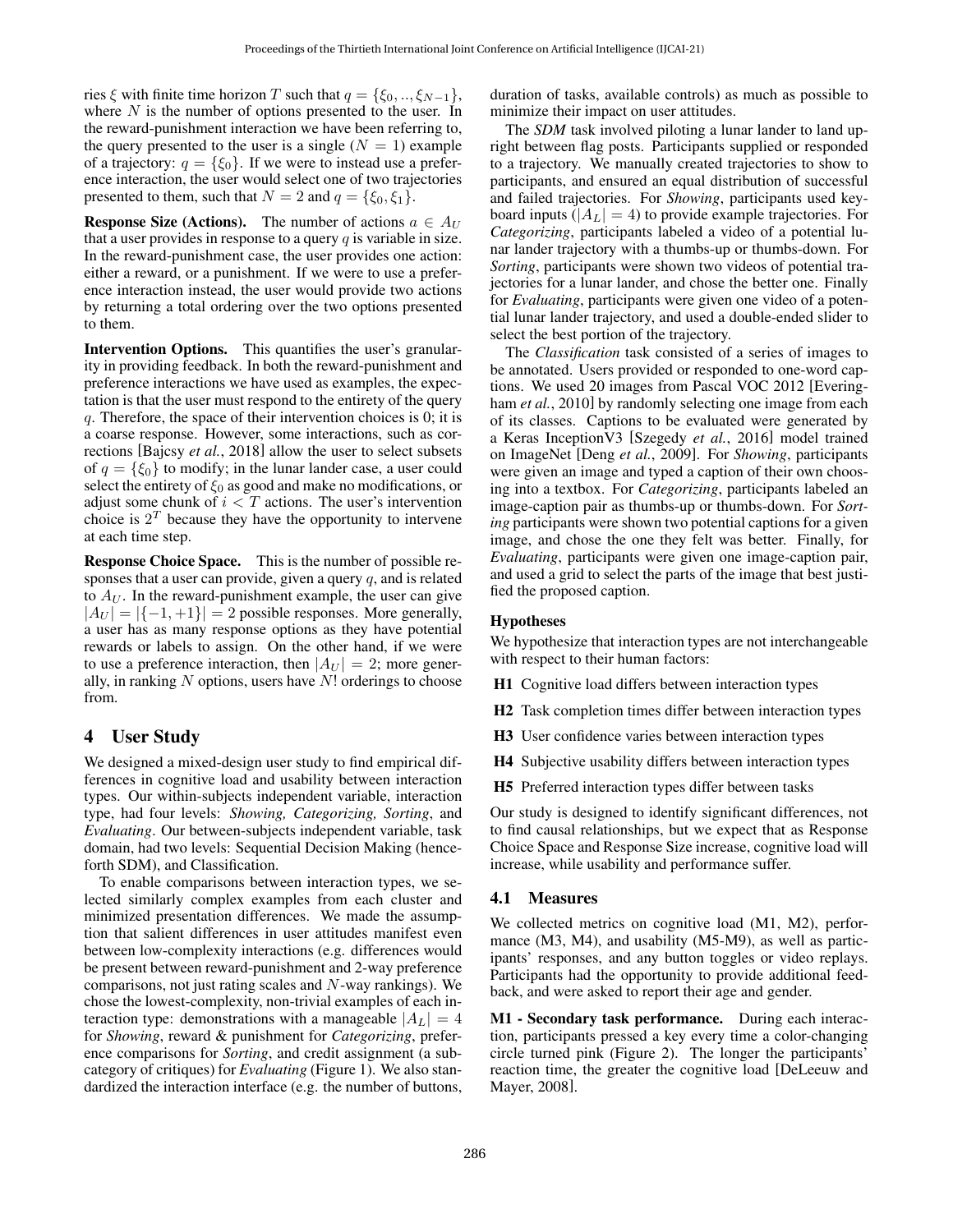M2 - Paas subjective rating scale. After each interaction section, participants responded to the prompt "*How much mental effort did this interaction type demand?"* using a 9 point Likert scale [\[Paas, 1992\]](#page-8-21) .

M3 - Primary question response time. We recorded the time between when the participant was given the stimulus (e.g. began the lunar lander game, or was first presented with an image to label) and when they submitted their response.

M4 - Self-reported confidence per query. For each query, participants responded to the prompt "*How confident are you in your answer to the primary question (not the colorchanging circle) above?*" with a 4-point Likert scale. We did not include a neutral option.

M5 - Frustration. After each interaction section, participants responded to the NASA TLX [\[Hart and Stave](#page-8-22)[land, 1988\]](#page-8-22) prompt *"How insecure, discouraged, irritated, stressed, and annoyed were you?"* on a 9-point Likert scale.

M6 - Complexity. After each interaction section, participants responded to the System Usability Scale (SUS) [\[Brooke, 1996\]](#page-7-13) prompt: *"I found this interaction type unnecessarily complex"* with a 5-point Likert scale.

M7 - Ease of Use. After each interaction section, participants responded to the SUS prompt: *"I thought this interaction type was easy to use"* with a 5-point Likert scale.

M8 - Overall Confidence. After each interaction section, participants responded to the SUS prompt: *"I felt very confident using this interaction type"* with a 5-point Likert scale.

M9 - Forced Ranking. At the study's conclusion, users answered *"My nth choice interaction type would be . . . "* for their first, second, third, and fourth choice interactions.

### 4.2 Procedure

Participants were fully counterbalanced between all orderings of interaction types within a task domain. Participants were given instructions describing the study. They then practiced responding to the secondary task. At the beginning of each interaction type's section, participants were presented with instructions describing the interaction, and an example of a

<span id="page-4-0"></span>

Figure 2: Participants responded to primary tasks described in Section [4.1,](#page-3-0) a secondary task (M1), and a confidence assessment (M4).

good response. Participants then practiced the interaction, including the secondary task and confidence assessment. Each interaction type's section comprised five questions presented in a sequential, but randomized, order.

# 5 Results

We collected data from 150 Prolific workers over the age of 18 and with approval ratings  $\geq$  98%. Partial or duplicate task completions were discarded, leaving us with 144 participants, 72 per task domain. 61.1% of the participants self-identified as male, 37.5% as female, and 1.39% as non-binary. Their ages ranged from 18 to 70 ( $M = 26.71$ ,  $SD = 9.45$ ). This study and recruitment procedure was approved by our Institutional Review Board. We analyzed the effects of interaction types in each domain separately, and opted not to evaluate interaction effects between domains for two reasons. First, we use Likert-type scale data which is subject to interpersonal variance and cannot be reliably compared between separate populations. Second, our goal is not to identify differences between these specific domains, but to show that task domain can affect participants' preferences.

We analyzed all ordinal data using a Friedman Test followed by a post-hoc Wilcoxon signed-rank test (Bonferonni correction  $\alpha = 0.0083$ . Numerical data was analyzed with a one-way repeated measures ANOVA and post-hoc pairwise Tukey analyses. We used  $\alpha = 0.05$  for our analyses. Because we used only portions of NASA-TLX and SUS to avoid participant fatigue, we treat each question as an individual item.

H1: Cognitive load differs between interaction types. A one-way repeated measures ANOVA revealed a statistically significant difference in secondary task reaction times (M1, Figure [3a\)](#page-5-0) between interaction types ( $F(3, 213) = 6.57, p <$ 0.001 in SDM, and  $F(3, 213) = 20.04, p < 0.001$  in Classification). In SDM, secondary reaction time was significantly longer in *Showing* as compared to *Categorizing* ( $p < 0.05$ ). In Classification, secondary task reaction time during *Evaluating* was significantly less than in *Showing*, *Sorting* or *Categorizing* ( $p < 0.01$ ). For completeness, we repeated this analysis after performing outlier rejection for samples more than three standard deviations from the mean: no differences were found in our results.

Differences were also found in participants' subjective assessments of the mental effort each interaction type required (M2, Figure [3b\)](#page-5-0) in both domains ( $\chi^2(3) = 1.3 \times 10^{-13}$ ,  $p <$ 0.001 in SDM, and  $\chi^2(3) = 4.44 \times 10^{-15}$ ,  $p < 0.001$  in Classification). In SDM, participants felt that *Sorting* was significantly harder than *Categorizing* ( $p < 0.006$ ), and that *Evaluating* was significantly harder than *Showing*, *Sorting*, and *Categorizing* ( $p < 0.001$  in all cases). In Classification, participants rated *Evaluating* as significantly harder than *Showing*, *Sorting*, and *Categorizing* ( $p < 0.001$  in all cases). *The data supports H1*.

H2: Task completion times differ between interaction types. Statistically significant differences were found in response times (M3, Figure [4\)](#page-5-1) between interaction types in both domains  $(F(3, 213) = 28.79, p < 0.001$  in SDM,  $F(3, 213) = 166.29, p < 0.001$  in Classification). In SDM,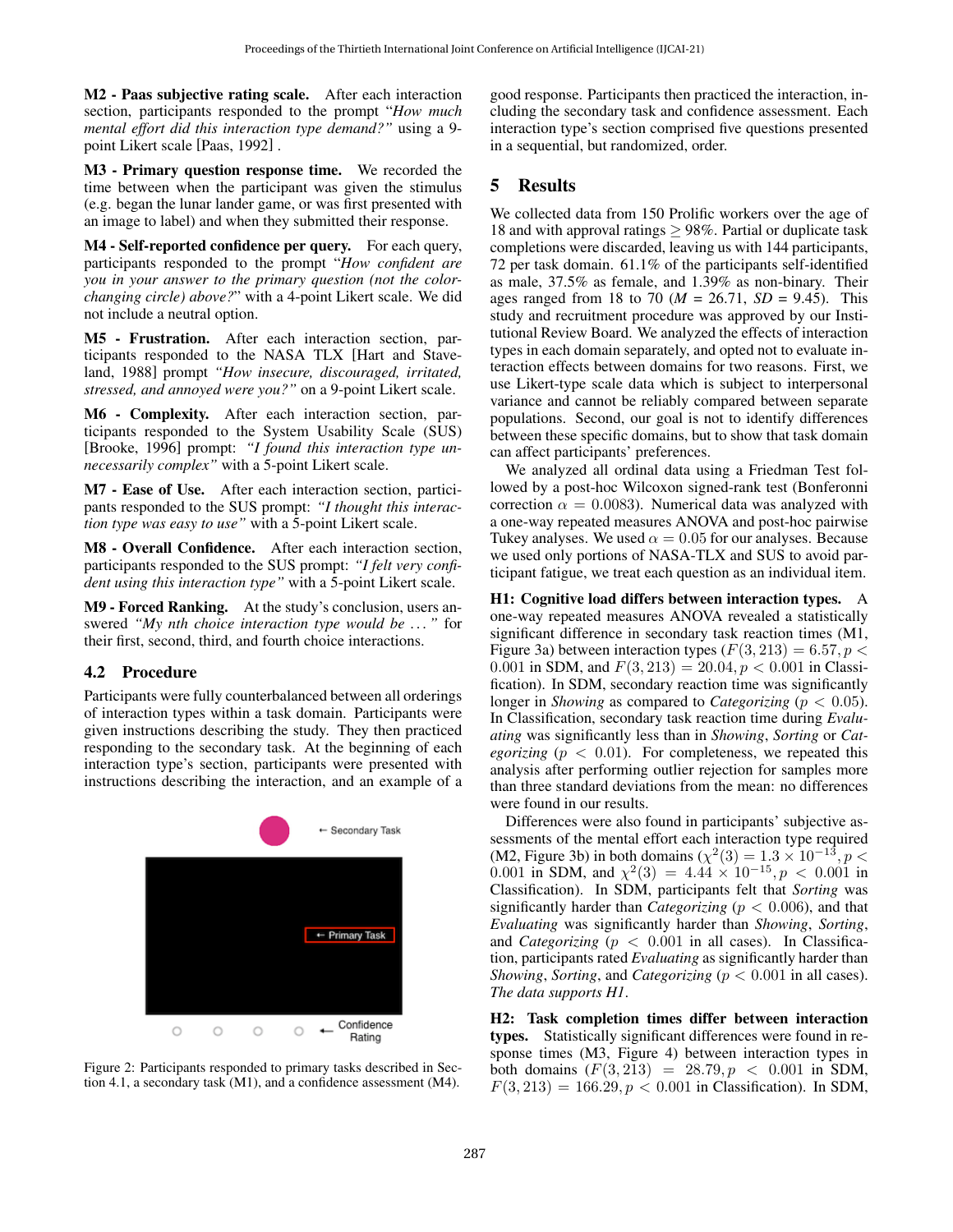<span id="page-5-0"></span>



(b) Subjective cognitive load; darker values indicate greater load.

Figure 3: Cognitive load (H1) was measured both objectively (secondary task reaction time) and subjectively.

response times were significantly greater in *Sorting* as compared to *Showing* and *Categorizing*, and in *Evaluating* as compared to any other interaction type ( $p < 0.01$  for both). In Classification, participants' response times to *Evaluating* were significantly greater than to any other interaction type  $(p < 0.01$  in all cases). Figure [4](#page-5-1) demonstrates these findings visually. When we repeated this analysis after performing outlier rejection for samples more than three standard deviations from the mean, our results largely stayed the same: we additionally found that *Showing* interactions in the Classification domain took significantly longer than *Categorizing*  $(\alpha < 0.05)$ . *The data supports H2*.

H3: User confidence varies between interaction types. Median per-trial confidence scores (M4, Figure [5\)](#page-5-2) were significantly different between interaction types in both domains  $(\chi^2(3) = 49.24, p < 0.001$  in SDM, and  $\chi^2(3) =$  $102.91, p < 0.001$  in Classification). In SDM, participants were significantly more confident in their responses to *Showing* and *Categorizing* than *Sorting* or *Evaluating* (p < 0.01 in all cases). In Classification, participants were more confident in their responses to *Showing* than to any other interaction  $(p < 0.01$  in all cases). They were also more confident in their responses to *Categorizing* than to *Sorting* and *Evaluating* ( $p < 0.01$  *in both cases). The data supports H3.* 

<span id="page-5-1"></span>

Figure 4: Time taken to complete the primary interaction task (H2).

<span id="page-5-2"></span>

Figure 5: Per-trial confidence in response quality (H3).

H4: Subjective usability differs between interaction types. Significant differences were found in participants' ratings of frustration ( $\chi^2(3)$  = 27.07,  $p$  < 0.001 in SDM,  $\chi^2(3)$  =  $50.94, p < 0.001$  in Classification), perceptions of complexity  $(\chi^2(3) = 41.68, p < 0.001$  in SDM, and  $\chi^2(3) =$ 69.30,  $p < 0.001$  in Classification), ease of use  $(\chi^2(3))$  =  $33.14, p < 0.001$  in SDM, and  $\chi^2(3) = 54.19, p < 0.001$ in Classification), and confidence with the interaction type  $(\chi^2(3) = 28.66, p < 0.001$  in SDM, and  $\chi^2(3) = 55.63, p <$ 0.001 in Classification). These results, corresponding to M5 through M8, are shown in Figures [6](#page-6-0) through [9.](#page-6-1)

Participants felt more frustrated by *Evaluating* than any other interaction in both task domains ( $p < 0.00145$  in all cases). They perceived *Evaluating* as more unnecessarily complex than any other interaction in both task domains as well ( $p < 0.001$  in all cases); in Classification, they also perceived *Sorting* as unnecessarily more complex than *Categorizing* ( $p < 0.00785$ ). Correspondingly, participants found *Evaluating* to be less easy to use than any other interaction type in both task domains ( $p < 0.001$  in all cases). In SDM, participants were more confident with *Showing*, *Sorting*, and *Categorizing* over *Evaluating* ( $p < 0.001$  in all cases). In Classification, participants felt more confident using *Show-*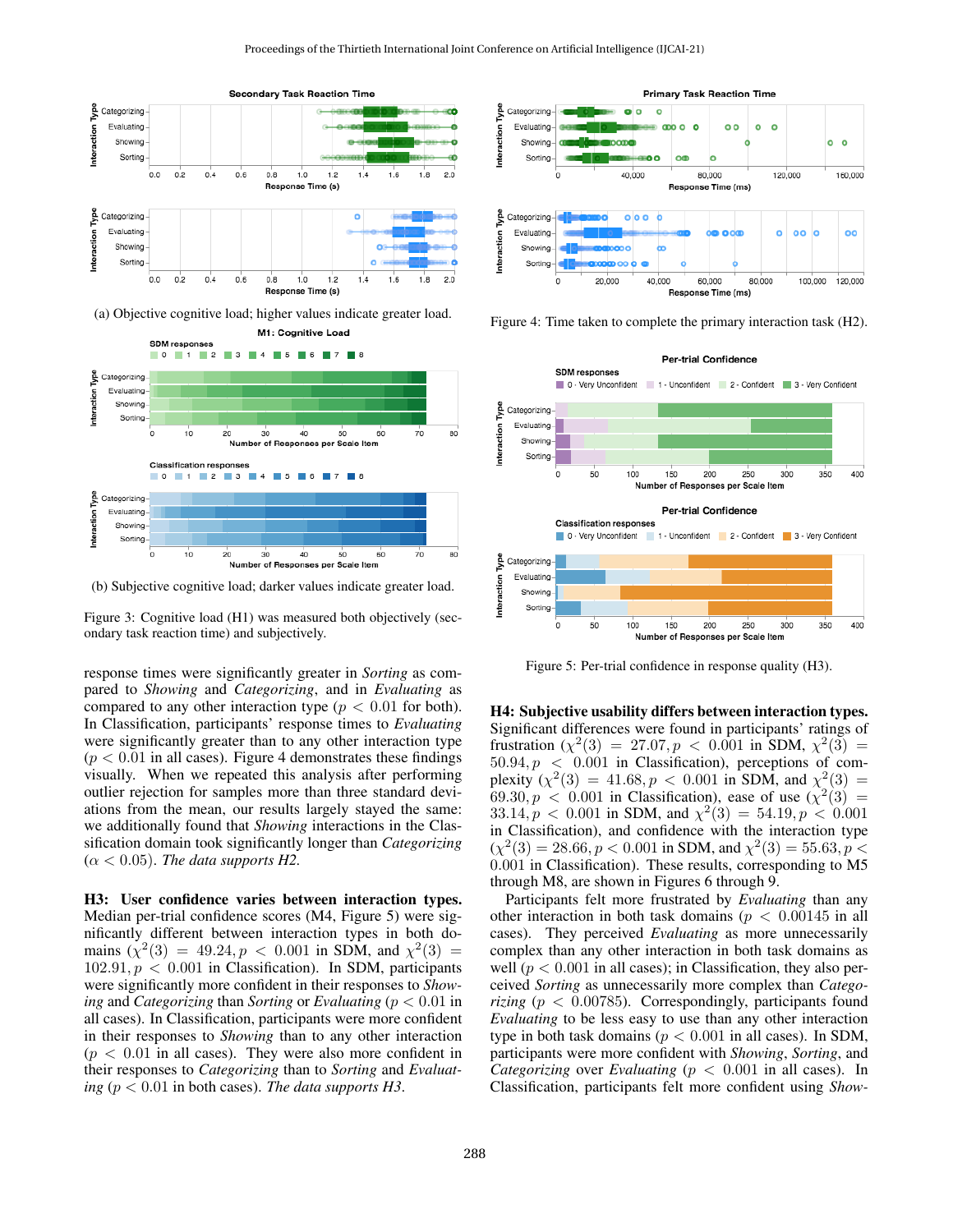<span id="page-6-0"></span>

Figure 6: Responses to subjective measures of frustration (H4). Darker colors denote greater frustration.



Figure 7: Responses to subjective measures of complexity (H4). Darker colors denote higher perceived complexity.

*ing* than *Sorting* ( $p < 0.00230$ ) or *Evaluating* ( $p < 0.001$ ). They also felt more confident using either *Sorting* or *Categorizing* over *Evaluating* (p < 0.001 in both cases). *The data supports H4.*

H5: Preferred interaction types differ between tasks. We tallied participants' preferred interaction types (M9) using a Condorcet method. We found that in SDM, participants preferred *Showing*, *Sorting*, *Categorizing*, and then *Evaluating*. In Classification, they preferred *Categorizing*, *Sorting*, *Showing*, and then *Evaluating*. *The data supports H5.*

### 6 Discussion

Our results show that interaction types are differently cognitively loading and usable, and may variably impact per-



Figure 8: Responses to subjective measures of ease of use (H4). Darker colors denote greater ease of use.

<span id="page-6-1"></span>

Figure 9: Responses to subjective measures of confidence (H4). Darker colors denote greater perceived confidence.

formance as estimated via task completion times and selfassessed confidence. Participants rated *Evaluating* interactions as requiring the most cognitive effort, being the most frustrating, the most unnecessarily complex, least easy to use, and inspiring the least confidence. Objectively, they also took the longest time to complete *Evaluating* tasks. In SDM, *Sorting* took longer than *Showing* and *Categorizing*. In Classification, participants felt *Sorting* was more unnecessarily complex than *Categorizing* and were less confident using it than *Showing*. This suggests that *Categorizing* is preferable to *Sorting*, which is preferable to *Evaluating*. This corresponds to our expectation that as an interaction's Response Choice Space and Response Size increases, its usability decreases.

Unexpectedly, *Showing*, has the largest Response Choice Space and was among the easiest to use. This may be due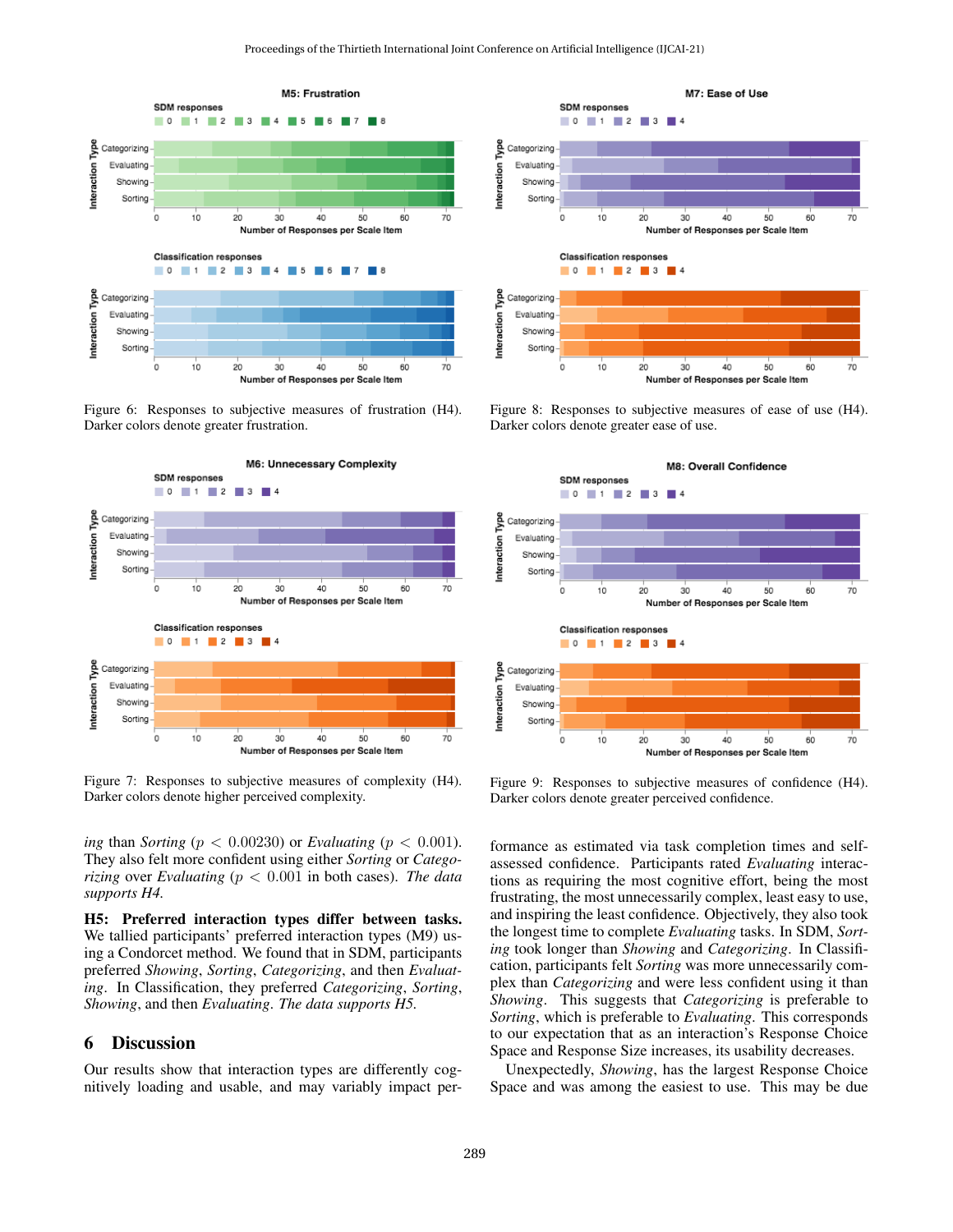to cognitive shortcuts: when guiding the lunar lander, users may not be processing all possible trajectories, nor are they thinking of every word they know in order to caption images. Thus, our big- $\mathcal O$  estimates may have been too coarse to capture the nuances of a user's *perceived* response space.

We also found a disagreement between participants' subjective assessment of mental effort and their objective secondary task performance, as in prior work [\[DeLeeuw and](#page-7-12) [Mayer, 2008\]](#page-7-12). This could indicate that there are additional, unknown factors that affect perceived mental effort. We did also observe a relationship between participants' primary task reaction times and subjective assessments of cognitive load, indicating that they took longer on cognitively loading tasks. This may have given them more opportunities to respond to the secondary task, influencing their reaction times.

Pre-existing notions that interaction types such as *Evaluating* and *Sorting* might be more user-friendly than others (particularly *Showing*), because they require fewer inputs from a user, were not supported in the two domains we evaluated. Furthermore, differences existed in participants' preferred interactions between the task domains, despite our standardization of interaction types within and between them. Future work is required to understand how properties of a task domain influence interactions.

This work is one step towards developing a principled understanding of the algorithmic and human-factors components of learning interactions. In particular, it is a necessary step towards understanding the trade-off between the expected informativeness of a learning interaction, and a user's ability to provide high quality feedback. As data-gathering needs increase in scale and across domains, understanding this relationship will expand our ability to design learning interactions that not only accommodate the needs of learning agents, but also leverage the capabilities of human teachers.

### Acknowledgements

We thank our anonymous reviewers, as well as Aditya Dhawale, Tesca Fitzgerald, Misha Khodak, Ada Taylor and the HARP Lab at CMU for their feedback and advice. We also thank Meghna Behari for helping with coding the user study during her internship. This work is supported in part by the Office of Naval Research (N00014-18-1-2503). The Classification image in Figure 1 is "Inside Whitehaven library" by librariesteam and is licensed with CC BY 2.0 [\[Creative Com](#page-7-14)[mons, 2004\]](#page-7-14).

# References

- <span id="page-7-1"></span>[Abbeel and Ng, 2004] Pieter Abbeel and Andrew Y Ng. Apprenticeship learning via inverse reinforcement learning. In *Proceedings of the twenty-first international conference on Machine learning*, page 1. ACM, 2004.
- <span id="page-7-5"></span>[Amershi *et al.*, 2014] Saleema Amershi, Maya Cakmak, William Bradley Knox, and Todd Kulesza. Power to the people: The role of humans in interactive machine learning. *Ai Magazine*, 35(4):105–120, 2014.
- <span id="page-7-8"></span>[Bain and Sammut, 1995] Michael Bain and Claude Sammut. A framework for behavioural cloning. In *Machine Intelligence 15*, pages 103–129, 1995.
- <span id="page-7-3"></span>[Bajcsy *et al.*, 2018] Andrea Bajcsy, Dylan P Losey, Marcia K O'Malley, and Anca D Dragan. Learning from physical human corrections, one feature at a time. In *Proceedings of the 2018 ACM/IEEE International Conference on Human-Robot Interaction*, pages 141–149. ACM, 2018.
- <span id="page-7-11"></span>[Bıyık *et al.*, 2020] Erdem Bıyık, Malayandi Palan, Nicholas C Landolfi, Dylan P Losey, Dorsa Sadigh, et al. Asking easy questions: A user-friendly approach to active reward learning. In *Conference on Robot Learning*, pages 1177–1190, 2020.
- <span id="page-7-13"></span>[Brooke, 1996] John Brooke. Sus: a "quick and dirty" usability scale. In P. W. Jordan, B. Thomas, B. A. Weerdmeester, and A. L. McClelland, editors, *Usability Evaluation in Industry*. London: Taylor and Francis, 1996.
- <span id="page-7-4"></span>[Bullard *et al.*, 2018] Kalesha Bullard, Andrea L Thomaz, and Sonia Chernova. Towards intelligent arbitration of diverse active learning queries. In *2018 IEEE/RSJ International Conference on Intelligent Robots and Systems (IROS)*, pages 6049–6056. IEEE, 2018.
- <span id="page-7-7"></span>[Cakmak and Thomaz, 2012] Maya Cakmak and Andrea L Thomaz. Designing robot learners that ask good questions. In *Proceedings of the seventh annual ACM/IEEE international conference on Human-Robot Interaction*, pages 17– 24. ACM, 2012.
- <span id="page-7-6"></span>[Chandler and Sweller, 1991] Paul Chandler and John Sweller. Cognitive load theory and the format of instruction. *Cognition and instruction*, 8(4):293–332, 1991.
- <span id="page-7-14"></span>[Creative Commons, 2004] Creative Commons. Attribution 2.0 generic (cc by 2.0), 2004. [Online; accessed 11-May-2021].
- <span id="page-7-2"></span>[Cui and Niekum, 2018] Yuchen Cui and Scott Niekum. Active reward learning from critiques. In *2018 IEEE International Conference on Robotics and Automation (ICRA)*, pages 6907–6914. IEEE, 2018.
- <span id="page-7-0"></span>[Daniel et al., 2015] Christian Daniel, Oliver Kroemer, Malte Viering, Jan Metz, and Jan Peters. Active reward learning with a novel acquisition function. *Autonomous Robots*, 39(3):389–405, 2015.
- <span id="page-7-12"></span>[DeLeeuw and Mayer, 2008] Krista E DeLeeuw and Richard E Mayer. A comparison of three measures of cognitive load: Evidence for separable measures of intrinsic, extraneous, and germane load. *Journal of educational psychology*, 100(1):223, 2008.
- <span id="page-7-9"></span>[Deng *et al.*, 2009] Jia Deng, Wei Dong, Richard Socher, Li-Jia Li, Kai Li, and Li Fei-Fei. Imagenet: A large-scale hierarchical image database. In *2009 IEEE conference on computer vision and pattern recognition*, pages 248–255. Ieee, 2009.
- <span id="page-7-10"></span>[Everingham *et al.*, 2010] Mark Everingham, Luc Van Gool, Christopher KI Williams, John Winn, and Andrew Zisserman. The pascal visual object classes (voc) challenge. *International journal of computer vision*, 88(2):303–338, 2010.